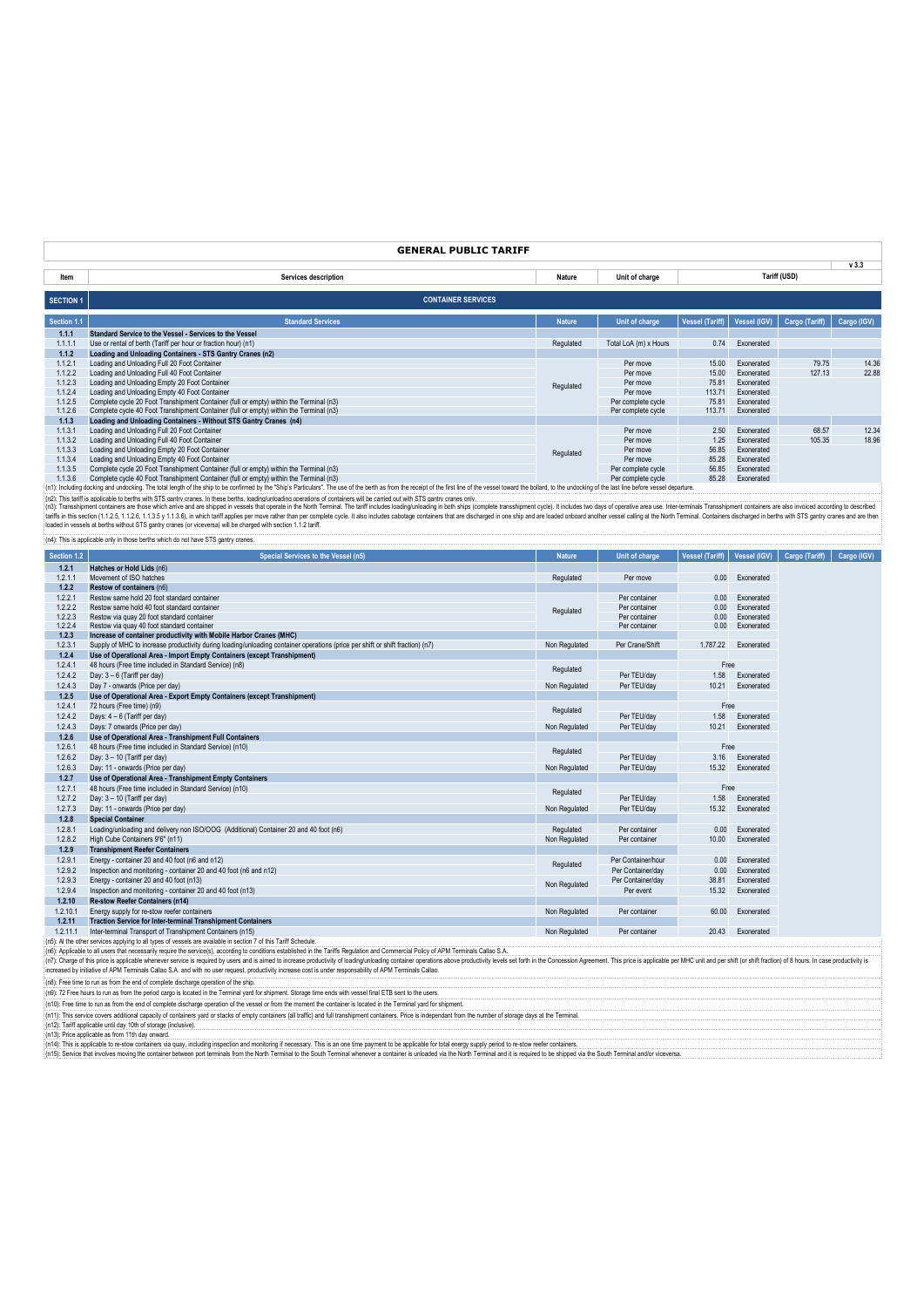| Section 1.3 | Special Service of Use of Operational Area (Port Terminal) - Services to the Cargo           | <b>Nature</b> | Unit of charge | Vessel (Tariff) | Vessel (IGV) | Cargo (Tariff) | Cargo (IGV)   |
|-------------|----------------------------------------------------------------------------------------------|---------------|----------------|-----------------|--------------|----------------|---------------|
| 1.3.1       | Use of Operational Area - Import Full Containers (except Transhipment) (n16)                 |               |                |                 |              |                |               |
| 1.3.1.1     | 48 hours to import and/or discharge container (Free time included in Standard Service) (n17) | Regulated     |                |                 |              | Free           |               |
| 1.3.1.2     | Dav: 3 - 6 (Tariff per dav)                                                                  |               | Per TEU/dav    |                 |              | 3.16           | $0.5^{\circ}$ |
| 1.3.1.3     | Day 7 (Price per day) container 20 and 40 foot                                               |               | Per TEU        |                 |              | 180.00         | 32.4          |
| 1.3.1.4     | Days: $8 - 10$ (Price per day)                                                               |               | Per TEU/dav    |                 |              | 30.00          | 5.40          |
| 1.3.1.5     | Days: 11 - 20 (Price per day)                                                                | Non Regulated | Per TEU/dav    |                 |              | 30.00          | 5.40          |
| 1.3.1.6     | Days: 21 - 28 (Price per day)                                                                |               | Per TEU/dav    |                 | 30.00        | 5.40           |               |
| 1.3.1.7     | Day: 29 onwards (Price per day)                                                              |               | Per TEU/dav    |                 |              | 30.00          | 5.40          |
| 1.3.2       | Use of Operational Area - Export Full Containers (except Transhipment) (n16)                 |               |                |                 |              |                |               |
| 1.3.2.1     | 72 hours to export and/or loading container (Free time) (n18)                                | Regulated     |                |                 |              | Free           |               |
| 1.3.2.2     | Days: 4 - 6 (Tariff per day)                                                                 |               | Per TEU/dav    |                 |              | 3.16           | $0.5^{\circ}$ |
| 1.3.2.3     | Day 7 (Price per day) container 20 and 40 foot                                               |               | Per TEU        |                 |              | 180.00         | 32.4          |
| 1.3.2.4     | Days: 8 - 10 (Price per day)                                                                 |               | Per TEU/dav    |                 |              | 30.00          | 5.40          |
| 1.3.2.5     | Days: 11 - 20 (Price per day)                                                                | Non Regulated | Per TEU/dav    |                 |              | 30.00          | 5.40          |
| 1.3.2.6     | Days: 21 - 28 (Price per day)                                                                |               | Per TEU/dav    |                 |              | 30.00          | 5.40          |
| 1.3.2.7     | Day: 29 onwards (Price per day)                                                              |               | Per TEU/dav    |                 |              | 30.00          | 5.40          |

1.3.2.7 Day: 29 onwards (Price per day) 30.00 5.40<br>(n16): Tarifis and prices set form in sub-section 1.3.1 and 1.3.2 are applicable to those containers that have been discharged/loaded via the North Terminal as per conditi

| Section 1.4 | Temporary Depot Special Service - Services to the Cargo               | <b>Nature</b> | Unit of charge                                  | Vessel (Tariff)                                 | Vessel (IGV) | Cargo (Tariff)                                                       | Cargo (IGV) |  |  |
|-------------|-----------------------------------------------------------------------|---------------|-------------------------------------------------|-------------------------------------------------|--------------|----------------------------------------------------------------------|-------------|--|--|
| 1.4.1       | Temporary Depot Integrated Service for dry import containers (n19)    |               |                                                 |                                                 |              |                                                                      |             |  |  |
| 1.4.1.1     | 20' Container - Includes use of area until the 10th day               |               | Per container                                   |                                                 |              | 208.00                                                               | 37.44       |  |  |
| 1.4.1.2     | 40' Container - Includes use of area until the 10th day               |               | Per container                                   |                                                 |              | 275.00                                                               | 49.50       |  |  |
| 1.4.1.3     | Use of area during days 11 - 20 (Price per day) (n20)                 | Non Regulated | Per TEU/day                                     |                                                 |              | 15.00                                                                | 2.70        |  |  |
| 1.4.1.4     | Use of area during days 21 - 28 (Price per day) (n20)                 |               | Per TEU/day                                     |                                                 |              | 20.00                                                                | 3.60        |  |  |
| 1.4.1.5     | Use of area from 29th day onwards and other services (n20)            |               |                                                 | See section 1.3.1.7 and others from section 1.5 |              |                                                                      |             |  |  |
| 1.4.2       | Temporary Depot Integrated Service for dry export containers (n19)    |               |                                                 |                                                 |              |                                                                      |             |  |  |
| 1.4.2.1     | 20' Container - Includes use of area until the 7th day                |               | Per container                                   |                                                 |              | 143.00                                                               | 25.74       |  |  |
| 1.4.2.2     | 40' Container - Includes use of area until the 7th day                | Non Regulated | Per container                                   |                                                 |              | 200.00                                                               | 36.00       |  |  |
| 1.4.2.3     | Use of area days 8 - 10 (Price per day) (n22)                         |               | Per TEU/dav                                     |                                                 |              | 7.00                                                                 | 1.26        |  |  |
| 1.4.2.4     | Use of area days 11 - 20 (Price per day) (n22)                        |               | Per TEU/day                                     |                                                 |              | 9.00                                                                 | 1.62        |  |  |
| 1.4.2.5     | Use of area during days 21 - 28 (Price per day) (n22)                 |               | Per TEU/day                                     |                                                 |              | 20.00                                                                | 3.60        |  |  |
| 1.4.2.6     | Use of area from 29th day onwards and other services (n22)            |               | See section 1.3.2.7 and others from section 1.5 |                                                 |              |                                                                      |             |  |  |
| 1.4.3       | Temporary Depot integrated service for reefer import containers (n23) |               |                                                 |                                                 |              |                                                                      |             |  |  |
| 1.4.3.1     | 20' Container - Includes use of area until the 7th                    |               | Per container                                   |                                                 |              | 280.00                                                               | 50.40       |  |  |
| 1.4.3.2     | 40' Container - Includes use of area until the 7th                    | Non Regulated | Per container                                   |                                                 |              | 345.00                                                               | 62.10       |  |  |
| 1.4.3.3     | Use of area during days 8 - 10 (Price per day) (n24)                  |               | Por TEU/día                                     |                                                 |              | 10.00                                                                | 1.80        |  |  |
| 1.4.3.4     | Use of area from day 11 onwards and other services (n24)              |               |                                                 |                                                 |              | See section 1.4.1.3, 1.4.1.4 and 1.3.1.7 and others from section 1.5 |             |  |  |
| 1.4.4       | Temporary Depot integrated service for reefer export containers (n25) |               |                                                 |                                                 |              |                                                                      |             |  |  |
| 1.4.4.1     | 20' Container - Includes use of area until the 7th                    |               | Per Container                                   |                                                 |              | 260.00                                                               | 46.80       |  |  |
| 1.4.4.2     | 40' Container - Includes use of area until the 7th                    | Non Regulated | Per Container                                   |                                                 |              | 320.00                                                               | 57.60       |  |  |
| 1.4.4.3     | Use of area from day 8 onwards and other services (n26)               |               |                                                 |                                                 |              | See section 1.4.2.3 to 1.4.2.5, 1.3.2.7 and others of section 1.5    |             |  |  |

1.4.4.3 Use of area from day 8 onwards and other services (n26)

(n19): This hall be applicable whenever APM Terminist Callex SA, has been nominated as Temporary Depot (3014). Service indudes Cargo Portion of Slandard School area und the of this expect for the container is withdrawn fro

(n22): Price of section 14.2.3 is applicable to use of operational area from days 8 to 10 of Temporary Depot; price of section 14.2.4 is applicable for days 11to 20; price of section 14.2.5 is applicable for days 21 to 20; (n20): Price of section 14.13 is applicable to use of operational area from days 11 to 20 of Temporary Depot; price of section 14.1.4 is applicable for days 21 to 28; and price of section 1.3.1.7 is applicable for days 2 f (n2): This hall be applicable whenever APM Terminals Callao S.A. has been nominated as Temporary Depot (3014). Senvice includes Cargo Porthon of Standard Service a until the final Estimated Time of Decising ICTB) of the ve

1.50.0.1.3 and travelar and the applicate incomponently into the militer of a stosp-toy.<br>(n23): This shall be applicable whenever APM Terminals Gallao S.A has been nominated as Temporary Depot (3014). Service includes Car

rary decord documentation emission (volante), customs transmission, Use of operational area is calculated is from the date of complete cargo discharge of the vessel until the container is withdrawn from the container yard. (n24): Price of section 1.4.3.3 is applicable to use of operational area from days 8 to 10 of Temporary Depot; price of section 1.4.1.3 is applicable for days 11 to 20; price of section 1.4.1.4 is applicable for days 21 to 28; and price of section 1.3.1.7 is applicable for days 29 onwards. Price of section 1.5.2.3. is applicable for

(n25): This shall be applicable whenever APM Terminals Callao S.A. has been nominated as Temporary Depot (3014). Service includes Cargo Portion of Standard Service, use of operational area until the Thi day, energy supply service. ergy supply for day 8th onwards and price of section 1.5.2.4 is applicable for inspection and monitoring for day 8th onwards as well. For the other services, the sections 1.5.1, 1.5.3, 1.5-4 and 1.5.5, are applicable indep

(n) Price of section 1423 is annicable to use of onerational area from days 8 to 10 of Temporary Depot: price of section 1424 is annicable for days 11to 20: price of section 1425 is annicable for days 11to 20: price of sec

energy supply for day 8th onwards and price of section 1.5.2.4 is applicable for inspection and monitoring for day 8th onwards as well. For the other services, the sections 1.5.1, 1.5.3, 1.5.4 and 1.5.5. are applicable ind

| Section 1.5 | Other Special Services for Containers (Port Terminal & Tempory Depot) - Services to the Cargo           | <b>Nature</b> | Unit of charge     | <b>Vessel (Tariff)</b> | Vessel (IGV) | Cargo (Tariff) | Cargo (IGV) |
|-------------|---------------------------------------------------------------------------------------------------------|---------------|--------------------|------------------------|--------------|----------------|-------------|
| 1.5.1       | <b>Special Cargo</b>                                                                                    |               |                    |                        |              |                |             |
| 1.5.1.1     | Treatment of Hazardous cargo                                                                            |               | Per TEU            |                        |              | 130.00         | 23.40       |
| 1.5.1.2     | Supply of special equipment for handling 20' containers with oversized cargo in the container vard      | Non Regulated | Container-Move     |                        |              | 150.00         | 27.00       |
| 1.5.1.3     | Supply of special equipment for handling 40' containers with oversized cargo in the container vard      |               | Container-Move     |                        |              | 250.00         | 45.00       |
| 1.5.1.4     | High Cube Containers 9'6" (n27)                                                                         |               | Container          |                        |              | 10.00          | 1.80        |
| 1.5.2       | <b>Reefer Container</b>                                                                                 |               |                    |                        |              |                |             |
| 1.5.2.1     | Energy - 20' and 40' container (n28 y n29)                                                              | Regulated     | Per container/hour |                        |              | 0.00           | 0.00        |
| 1.5.2.2     | Inspection and monitoring - 20' and 40' container (n28 y n29)                                           |               | Per container/dav  |                        |              | 0.00           | 0.00        |
| 1.5.2.3     | Energy - 20' and 40' container (Price per day or fraction day) (n30)                                    | Non Regulated | Per container/day  |                        |              | 38.81          | 6.99        |
| 1.5.2.4     | Inspection and monitoring - 20' and 40' container (n30)                                                 |               | Per event          |                        |              | 15.32          | 2.76        |
| 1.5.2.5     | Assembly and disassembly of clip system on reefer Gensets (n28)                                         | Regulated     | Per complete cycle |                        |              | 0.00           | 0.00        |
| 1.5.3       | <b>Cargo Handling and horizontal movement operations</b>                                                |               |                    |                        |              |                |             |
| 1.5.3.1     | Additional Movement to Standard Service in the terminal as per request of the user or authorities (n28) |               | Per container      |                        |              | 0.00           | 0.00        |
| 1.5.3.2     | Cargo inspection with groups o gangs - 20' and 40' container (n28)                                      | Regulated     | Per container      |                        |              | 0.00           | 0.00        |
| 1.5.3.3     | Cargo inspection with forklifts - 20' and 40' container (n28)                                           |               | Per container      |                        |              | 0.00           | 0.00        |
| 1.5.3.4     | Consolidation/deconsolidation of dry containers                                                         |               | Per container      |                        |              | 153.19         | 27.57       |
| 1.5.3.5     | Partial consolidation/deconsolidation of containers                                                     | Non Regulated | Per container      |                        |              | 102.13         | 18.38       |
| 1.5.3.6     | Consolidation/deconsolidation of reefer containers                                                      |               | Per container      |                        |              | 510.64         | 91.92       |
| 1.5.4       | <b>Other Services</b>                                                                                   |               |                    |                        |              |                |             |
| 1.5.4.1     | Breakdown as per instructions of freight forward agent (n31)                                            |               | Per B/L            |                        |              | 22.47          | 4.04        |
| 1.5.4.2     | Bill of lading breakdown (n31)                                                                          |               | Per breakdown      |                        |              | 22.47          | 4.04        |
| 1.5.4.3     | Sweeping of empty container                                                                             |               | Per container      |                        |              | 5.11           | 0.92        |
| 1.5.4.4     | Simple cleaning of container                                                                            |               | Per container      |                        |              | 22.98          | 4.14        |
| 1.5.4.5     | Chemical cleaning of container                                                                          | Non Regulated | Per container      |                        |              | 45.96          | 8.27        |
| 1.5.4.6     | Container repair                                                                                        |               | Per Activity       |                        |              | Per quote      |             |
| 1.5.4.7     | Seal placement services                                                                                 |               | Per seal           |                        |              | 8.27           | 1.49        |
| 1.5.4.8     | Labels Placing or Removal Services (n32)                                                                |               | Per container      |                        |              | 8.17           | 1.47        |
| 1.5.4.9     | Additional weighing of containers (n33)                                                                 |               | Per container      |                        |              | 20.43          | 3.68        |
| 1.5.5       | <b>Depot for Empty Containers</b>                                                                       |               |                    |                        |              |                |             |
| 1.5.5.1     | Gate In (n34)                                                                                           | Non Regulated | Per container      |                        |              | 120.51         | 21.69       |
| 1.5.5.2     | Gate Out (n34)                                                                                          |               | Per container      |                        |              | 81.70          | 14.71       |

1.5.5.2 Gate Out (n34) Per container Per container per container (81.70 14.71<br>(n27): This service covers additional capacity of container yard or stacks of full containers (except transhipment). Price is independant from t (n28): Applicable to all users that necessarily require the service(s), according to conditions established in the Tariffs Regulation and Commercial Policy of APM Terminals Callao S.A.<br>(n29): This is applicable until 6th d

(n3)). This tariff is applicable from day 7 onwards for Port Terminal services (when APMTC has not been appointed Temporary Depot). Whenever APMTC is appointed as Temporary Depot, priors is applicable from day 81h onwards.

(n34): This service shall not be applicable for shipping, unloading or transhipment services for empty containers set forth in Section 1.1.2 and 1.1.3 of current Tariff Schedule.

| <b>SECTION 2</b> | <b>BREAK BULK CARGO SERVICES</b>                                                                                                                                                                                               |               |                       |                                                 |              |                       |             |
|------------------|--------------------------------------------------------------------------------------------------------------------------------------------------------------------------------------------------------------------------------|---------------|-----------------------|-------------------------------------------------|--------------|-----------------------|-------------|
| Section 2.1      | <b>Standard Services</b>                                                                                                                                                                                                       | <b>Nature</b> | Unit of charge        | <b>Vessel (Tariff)</b>                          | Vessel (IGV) | <b>Cargo (Tariff)</b> | Cargo (IGV) |
| 2.1.1            | Standard Service to the Vessel - Services to the Vessel                                                                                                                                                                        |               |                       |                                                 |              |                       |             |
| 2.1.1.1          | Use or rental of berth (Tariff per hour or fraction hour) (n1)                                                                                                                                                                 | Regulated     | Total LoA (m) x Hours | 0.74                                            | Exonerated   |                       |             |
| 2.1.2            | <b>Standard Service to Break Bulk Cargo</b>                                                                                                                                                                                    |               |                       |                                                 |              |                       |             |
| 2.1.2.1          | Loading and Unloading of Break Bulk cargo (n35)                                                                                                                                                                                | Regulated     | Per Ton               | 2.50                                            | Exonerated   | 5.39                  | 0.97        |
|                  | i(n35): Vessel portion of this tariff includes transference of the cargo from vessel to the quay, lashing/unlashing and tally. Payment of Vessel portion will be applicable to the shipping line or cargo consignee, upon cond |               |                       |                                                 |              |                       |             |
|                  | consignee, then IGV (IVA) shall be applicable to this tariff.                                                                                                                                                                  |               |                       |                                                 |              |                       |             |
|                  |                                                                                                                                                                                                                                |               |                       |                                                 |              |                       |             |
| Section 2.2      | Special Services - Services to the Vessel (n5)                                                                                                                                                                                 | <b>Nature</b> | Unit of charge        | <b>Vessel (Tariff)</b>                          | Vessel (IGV) | Cargo (Tariff)        | Cargo (IGV) |
| 2.2.1            | Hatches or Hold Lids(n6)                                                                                                                                                                                                       |               |                       |                                                 |              |                       |             |
| 2.2.1.1          | Movement of ISO hatches                                                                                                                                                                                                        | Regulated     | Per move              | 0.00                                            | Exonerated   |                       |             |
| 2.2.2            | Re-stow of Break Bulk Cargo                                                                                                                                                                                                    |               |                       |                                                 |              |                       |             |
| 2221             | Re-stow via vessel                                                                                                                                                                                                             | Regulated     | Per ton               | 3.26                                            | Exonerated   |                       |             |
| 2.2.2.2          | Re-stow via quay (n36)                                                                                                                                                                                                         |               | Per ton               | 4.18                                            | Exonerated   |                       |             |
|                  | (n36): This is applicable to the cargo that is re-stowed in the same hold (level) or in another hold (level) of the vessel which in both cases cargo requires to be temporarily transferred to the quay                        |               |                       |                                                 |              |                       |             |
| Section 2.3      | Special Service of Use of Operational Area (Port Terminal) - Services to the Cargo                                                                                                                                             | <b>Nature</b> | Unit of charge        | Vessel (Tariff)   Vessel (IGV)   Cargo (Tariff) |              |                       | Cargo (IGV) |
| 2.3.1            | Use of Operational Area - All traffic                                                                                                                                                                                          |               |                       |                                                 |              |                       |             |
| 2.3.1.1          | Days: 1 - 3 (Free time - included in Standard Service)                                                                                                                                                                         | Regulated     |                       |                                                 |              | Free                  |             |
| 2.3.1.2          | Days: 4 - 10 (Tariff for whole period or fraction period)                                                                                                                                                                      |               | Per ton               |                                                 |              | 18.00                 | 3.24        |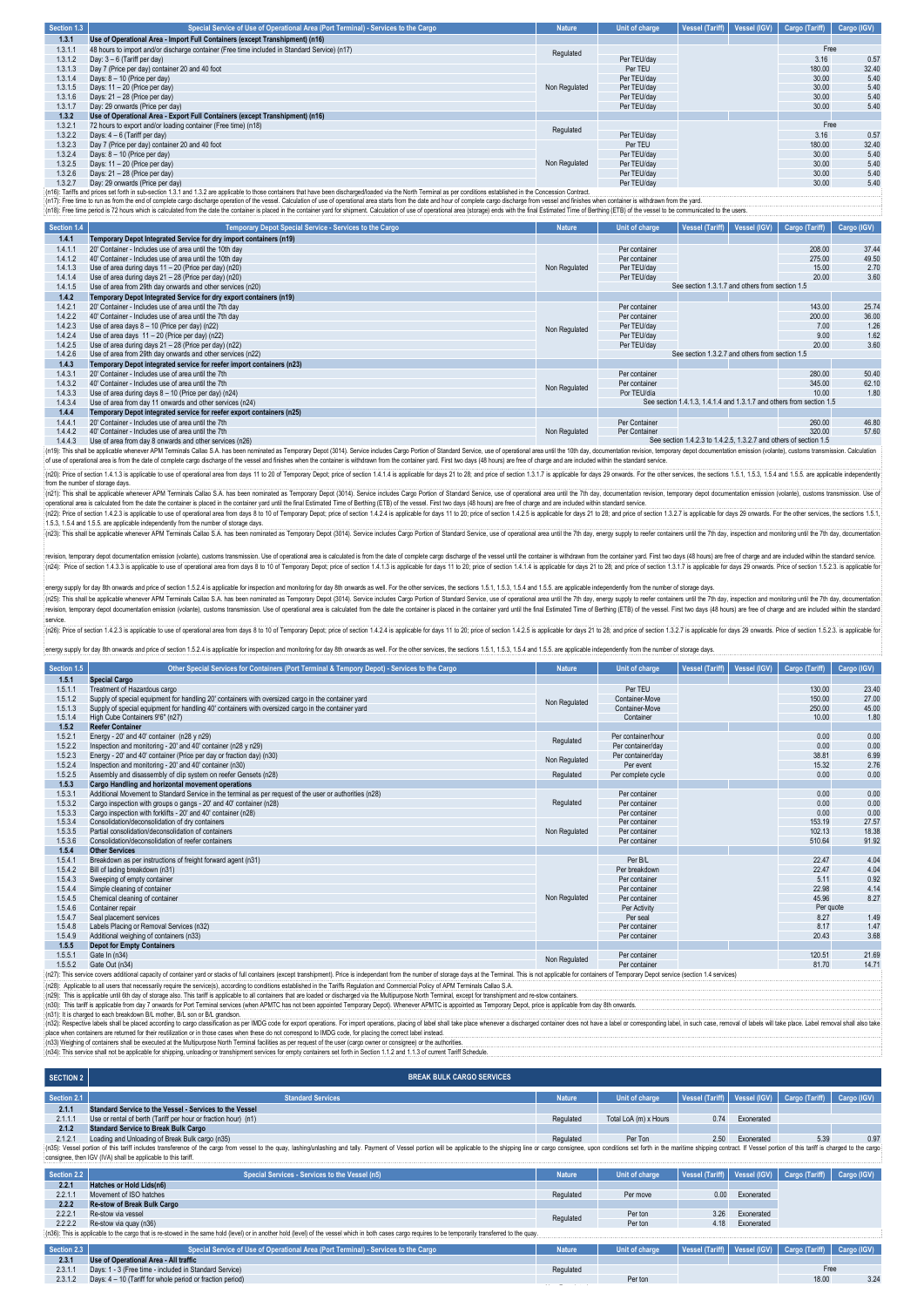| 2.3.1.3     | Days: 11 - 20 (Tariff per day or fraction day)                                                                                                                                                                                 | Non Regulated | Per ton/day    |  |                                        | 2.50                                                          | 0.45 |  |  |  |  |
|-------------|--------------------------------------------------------------------------------------------------------------------------------------------------------------------------------------------------------------------------------|---------------|----------------|--|----------------------------------------|---------------------------------------------------------------|------|--|--|--|--|
| 2.3.1.4     | Days: 21 - onwards (Tariff per day or fraction day)                                                                                                                                                                            |               | Per ton/day    |  |                                        | 4.00                                                          | 0.72 |  |  |  |  |
|             |                                                                                                                                                                                                                                |               |                |  |                                        |                                                               |      |  |  |  |  |
| Section 2.4 | Special Service of Temporary Depot - Services to the Cargo                                                                                                                                                                     | <b>Nature</b> | Unit of charge |  |                                        | Vessel (Tariff)   Vessel (IGV)   Cargo (Tariff)   Cargo (IGV) |      |  |  |  |  |
| 2.4.1       | Temporary Depot Integrated Service - All traffic (n37)                                                                                                                                                                         |               |                |  |                                        |                                                               |      |  |  |  |  |
| 2.4.1.1     | Break Bulk Cargo - Includes use of operational area until day 10                                                                                                                                                               |               | Per ton        |  |                                        | 25.00                                                         | 4.50 |  |  |  |  |
| 2.4.1.2     | Use of operational area from days 11 - 20 (Price per day of day fraction)                                                                                                                                                      | Non Regulated | Per ton/day    |  |                                        | 1.50                                                          | 0.27 |  |  |  |  |
| 2.4.1.3     | Use of operational area from day 21 onwards and other services (n38)                                                                                                                                                           |               |                |  | See section 2.3.1.4 and 2.5.2 to 2.5.4 |                                                               |      |  |  |  |  |
|             | {n37}: This is applicable whenever APM Terminals Callao S.A. is appointed as Temporary Depot (code 3014) after cargo has been previously coordinated and accepted by APMTC (Subject to space availability). It includes the St |               |                |  |                                        |                                                               |      |  |  |  |  |

(n3); This applicable whenever APM Terminals Calles SA is appointed as Temporary Depot (code 3014) after cargo has been previously cordinated and accepted to APMTC (Subject to space availability). It includes the Standard (n36): Price of section 2.3.14. is applicable for use of operational area of Temporary Depot service from day 21 and onwards. For the other services, tariffs and prices of sections from 0.5.2 to 2.5.4 are applicable indepe

| Section 2.5 | Other Special Services to Break Bulk Cargo (Port Terminal & Temporary Depot) - Services to the Cargo      | <b>Nature</b> | Unit of charge | Vessel (Tariff) | Vessel (IGV) | Cargo (Tariff) | Cargo (IGV) |
|-------------|-----------------------------------------------------------------------------------------------------------|---------------|----------------|-----------------|--------------|----------------|-------------|
| 2.5.1       | Use of Simple Depot - All traffic (n39)                                                                   |               |                |                 |              |                |             |
| 2.5.1.1     | Days: 1 - 30 (Prive per month or fraction month)                                                          |               | Per m2         |                 |              | 10.21          | 1.84        |
| 2.5.2       | <b>Special Cargo</b>                                                                                      |               |                |                 |              |                |             |
| 2.5.2.1     | Loading/Unloading of project cargo without mobile harbor crane (n40)                                      |               | Per ton or m3  |                 |              | 13.09          | 2.36        |
| 2.5.2.2     | Loading/Unloading of project cargo with mobile harbor crane (n40)                                         | Regulated     | Per ton or m3  |                 |              | 13.90          | 2.50        |
| 2.5.2.3     | Special treatment to hazardous cargo using equipment and additional personnel - direct treatment (n41)    |               | Per ton        |                 |              | 11.07          | 1.99        |
| 2.5.2.4     | Special treatment to hazardous cargo using equipment and additional personnel - indirect treatment (n41)  |               | Per ton        |                 |              | 18.99          | 3.42        |
| 2.5.3       | Cargo Handling and horizontal movement operations                                                         |               |                |                 |              |                |             |
| 2.5.3.1     | Additional Movement to Standard Service in the terminal as per request of the user or competent authority |               | Per ton        |                 |              | 3.06           | 0.55        |
| 2.5.3.2     | Handling for registry of break bulk cargo (n42)                                                           | Non Regulated | Per ton        |                 |              | 3.06           | 0.55        |
| 2.5.3.3     | Deconsolidation/Consolidation of break bulk cargo with MAFIs (n43)                                        |               | Per MAFI       |                 |              | 200.00         | 36.00       |
| 2.5.3.4     | Deconsolidation/Consolidation of MAFIs (n44)                                                              |               | Per MAFI       | 50.00           | 9.00         |                |             |
| 2.5.4       | Other services                                                                                            |               |                |                 |              |                |             |
| 2.5.4.1     | Additional weighing (This does not include extra movement)                                                | Non Regulated | Per truck      |                 |              | 20.43          | 3.68        |
| 2.5.5       | Productivity increase for loading and unloading operations (n45)                                          |               |                |                 |              |                |             |
| 2.5.5.1     | Productivity higher or equal to 305 tons-hour                                                             |               | Per ton        |                 |              | 8.36           | 1.50        |
| 2.5.5.2     | Productivity higher or equal to 406 tons-hour                                                             | Regulated     | Per ton        |                 |              | 8.84           | 1.59        |
| 2.5.5.3     | Productivity higher or equal to 610 tons-hour                                                             |               | Per ton        |                 |              | 9.78           | 1.76        |

(n40): This is applicable to all cargo that cannot be transferred by its own means, weighing over 35 tons or being over 50 m3 per unit. The unit of charge shall be applicable to the larger measure between tonnage and dimen (n3)): This service refer to the members of the absolutional in a designated areand storagnatif or a period agreed by the sporter or importer and APM ferminals CallerS.A. This is policallers and the provided to Break Bulk

shipping contract.<br>(n41): Tariff corresponds to loading and unloading operations of hazardous break bulk cargo (IMO) whenever additional equipment and/or personnel is to be provided as per Port Authority regulation or upon equipment and personnel are not to be provided, then Standard Service tafff to break bulk cargo shall be applicable. Under direct treatment, import hazardous cargo is to be delivered to the user in the berth (next to the s

(n42). This refers to handling of cargo, wisno forkilts and/or gans for the registry or insection of cargo. This seriors shall be provided upon requisited on requisited on the store is applied to ease that is applied to as

| <b>SECTION 3</b> | <b>RO-RO CARGO SERVICES</b>                                                                                                                                                                                                                                                                                                                                                                                                                                      |               |                       |                        |                     |                             |             |  |  |  |
|------------------|------------------------------------------------------------------------------------------------------------------------------------------------------------------------------------------------------------------------------------------------------------------------------------------------------------------------------------------------------------------------------------------------------------------------------------------------------------------|---------------|-----------------------|------------------------|---------------------|-----------------------------|-------------|--|--|--|
| Section 3.1      | <b>Standard Service</b>                                                                                                                                                                                                                                                                                                                                                                                                                                          | <b>Nature</b> | Unit of charge        | <b>Vessel (Tariff)</b> |                     | Vessel (IGV) Cargo (Tariff) | Cargo (IGV) |  |  |  |
| 3.1.1            | Standard Service to the Vessel - Services to the Vessel                                                                                                                                                                                                                                                                                                                                                                                                          |               |                       |                        |                     |                             |             |  |  |  |
| 3.1.1.1          | Use or rental of berth (Tariff per hour or fraction hour) (n1)                                                                                                                                                                                                                                                                                                                                                                                                   | Regulated     | Total LoA (m) x Hours | 0.74                   | Exonerated          |                             |             |  |  |  |
| 3.1.2            | <b>Standard Service to Ro-Ro Cargo</b>                                                                                                                                                                                                                                                                                                                                                                                                                           |               |                       |                        |                     |                             |             |  |  |  |
| 3.1.2.1          | Loading or Unloading of Ro-Ro Cargo (n46)                                                                                                                                                                                                                                                                                                                                                                                                                        | Regulated     | Per ton               | 3.50                   | Exonerated          | 26.50                       | 4.77        |  |  |  |
|                  | (n46): Vessel portion of this tariff will be charged to the Shipping line (or representative), unless maritime shipping contract indicates otherwise. If Vessel portion of this tariff is charged to the cargo consignee, then                                                                                                                                                                                                                                   |               |                       |                        |                     |                             |             |  |  |  |
| Section 3.2      | <b>Special Services - Services to the Vessel</b>                                                                                                                                                                                                                                                                                                                                                                                                                 | <b>Nature</b> | Unit of charge        | <b>Vessel (Tariff)</b> | Vessel (IGV)        | Cargo (Tariff)              | Cargo (IGV) |  |  |  |
| 3.2.1            | Re-stow of Ro-Ro cargo                                                                                                                                                                                                                                                                                                                                                                                                                                           |               |                       |                        |                     |                             |             |  |  |  |
| 3.2.1.1          | Re-stow via vessel                                                                                                                                                                                                                                                                                                                                                                                                                                               | Regulated     | Per ton               | 3.00                   | Exonerated          |                             |             |  |  |  |
| 3.2.1.2          | Re-stow via quay (n47)                                                                                                                                                                                                                                                                                                                                                                                                                                           |               | Per ton               | 5.25                   | Exonerated          |                             |             |  |  |  |
|                  | (n47): This is applicable to the cargo that is re-stowed in the same hold (level) or in another hold (level) of the vessel which in both cases cargo requires to be temporarily transferred to the quay.                                                                                                                                                                                                                                                         |               |                       |                        |                     |                             |             |  |  |  |
| Section 3.3      | Special Service of Use of Operational Area (Port Terminal) - Services to the Cargo                                                                                                                                                                                                                                                                                                                                                                               | <b>Nature</b> | Unit of charge        | <b>Vessel (Tariff)</b> | <b>Vessel (IGV)</b> | Cargo (Tariff)              | Cargo (IGV) |  |  |  |
| 3.3.1            | Use of Operational Area - All traffic (n48)                                                                                                                                                                                                                                                                                                                                                                                                                      |               |                       |                        |                     |                             |             |  |  |  |
| 3.3.1.1          | Days: 1 - 3 (Free time - included in Standard Service)                                                                                                                                                                                                                                                                                                                                                                                                           | Regulated     |                       |                        |                     | Free                        |             |  |  |  |
| 3.3.1.2          | Days: 4 - 10 (Price for total period or fraction period)                                                                                                                                                                                                                                                                                                                                                                                                         | Non Regulated | Per ton               |                        |                     | 40.00                       | 7.20        |  |  |  |
| 3.3.1.3          | Days: 11 - onwards (Price per day or fraction day)                                                                                                                                                                                                                                                                                                                                                                                                               |               | Per ton/day           |                        |                     | 15.00                       | 2.70        |  |  |  |
|                  | (n48): Prices of this section are applicable to all types of vehicle and machinery                                                                                                                                                                                                                                                                                                                                                                               |               |                       |                        |                     |                             |             |  |  |  |
|                  |                                                                                                                                                                                                                                                                                                                                                                                                                                                                  |               |                       |                        |                     |                             |             |  |  |  |
| Section 3.4      | Special Service of Temporary Depot - Services to the Cargo                                                                                                                                                                                                                                                                                                                                                                                                       | <b>Nature</b> | Unit of charge        | <b>Vessel (Tariff)</b> | Vessel (IGV)        | Cargo (Tariff)              | Cargo (IGV) |  |  |  |
| 3.4.1            | Temporary Depot Integrated Service - All traffic (n49)                                                                                                                                                                                                                                                                                                                                                                                                           |               |                       |                        |                     |                             |             |  |  |  |
| 3.4.1.1          | Ro-Ro cargo in general - Includes use of operational area until day 10                                                                                                                                                                                                                                                                                                                                                                                           |               | Per ton               |                        |                     | 65.00                       | 11.70       |  |  |  |
| 3.4.1.2          | Use of operational area from day 11 onwards (Price per day or fraction day)                                                                                                                                                                                                                                                                                                                                                                                      | Non Regulated | Per ton/day           |                        |                     | 10.00                       | 1.80        |  |  |  |
| 3.4.1.3          | Other services (n50)                                                                                                                                                                                                                                                                                                                                                                                                                                             |               |                       |                        | See secction 3.5    |                             |             |  |  |  |
|                  | (n49): This is applicable whenever APM Terminals Callao S.A. is appointed as Temporary Depot (code 3014) after cargo has been previously coordinated and accepted by APMTC (Subject to space availability). It includes the St<br>de 40 reserva de la decembración de la contradición de 0 de la contradición de la contradición de 2012. No de 1912 e 2012 e 2013 e de 1913 e de 1913 e de 1913 e de 1913 e de 1913 e de 1913 e de 1913 e de 1913 e de 1913 e 1 |               |                       |                        |                     |                             |             |  |  |  |

day 10, temporary depot documentation emission (volante) and transmission to Customs. First three calendar days are free of charge and are part of the Standard Service. Prices of this section are applicable to all types of

| Section 3.5                                                                                                                                                                                 | Other Special Services to Ro-Ro Cargo (Port Terminal & Temporary Depot) - Services to the Cargo | <b>Nature</b> | Unit of charge |       |      | Vessel (Tariff)   Vessel (IGV)   Cargo (Tariff)   Cargo (IGV) |       |  |
|---------------------------------------------------------------------------------------------------------------------------------------------------------------------------------------------|-------------------------------------------------------------------------------------------------|---------------|----------------|-------|------|---------------------------------------------------------------|-------|--|
| 3.5.1                                                                                                                                                                                       | Servicios de manipuleo en zonas de almacenamiento                                               |               |                |       |      |                                                               |       |  |
| 3.5.1.1                                                                                                                                                                                     | Handling for registry of Ro-Ro cargo (n51)                                                      | Non Regulated | Per ton        |       |      | 10.21                                                         | 1.84  |  |
| 3.5.1.2                                                                                                                                                                                     | Extra movement of Ro-Ro cargo (n52)                                                             |               | Per ton        |       |      | 2.04                                                          | 0.37  |  |
| 3.5.2                                                                                                                                                                                       | Deconsolidation/Consolidation                                                                   |               |                |       |      |                                                               |       |  |
| 3.5.2.1                                                                                                                                                                                     | Deconsolidation/Consolidation of Ro-Ro cargo with MAFIs (n53)                                   | Non Regulated | Per MAFI       |       |      | 200.00                                                        | 36.00 |  |
| 3.5.2.2                                                                                                                                                                                     | Deconsolidation/Consolidation of MAFI's (n44)                                                   |               | Per MAFI       | 50.00 | 9.00 |                                                               |       |  |
| [(n51) : This refers to handling of cargo using gangs and/or equipment for the registry or inspection of the cargo, as per request of the user, (cargo owner or consignee), or authorities. |                                                                                                 |               |                |       |      |                                                               |       |  |

(n52): Additional movement of Ro-Ro cargo between two points within the Multipurpose North Terminal facilities which is not included in the Standard Service, and upon request of the user, (cargo owner or consignee) or comp

| <b>SECTION 4</b> | <b>SOLID BULK CARGO</b>                                        |               |                       |                        |              |                                                               |             |
|------------------|----------------------------------------------------------------|---------------|-----------------------|------------------------|--------------|---------------------------------------------------------------|-------------|
| Section 4.1      | <b>Standard Service</b>                                        | <b>Nature</b> | Unit of charge        | <b>Vessel (Tariff)</b> | Vessel (IGV) | Cargo (Tariff)                                                | Cargo (IGV) |
| 4.1.1            | Standard Service to the Vessel - Services to the Vessel        |               |                       |                        |              |                                                               |             |
| 4.1.1.1          | Use or rental of berth (Tariff per hour or fraction hour) (n1) | Regulated     | Total LoA (m) x Hours | 0.74                   | Exonerated   |                                                               |             |
| 4.1.2            | Standard Service to Solid Bulk Cargo - Services to the Cargo   |               |                       |                        |              |                                                               |             |
| 4.1.2.1          | Loading or Unloading of Solid Bulk                             | Regulated     | Per ton               |                        |              | 3.94                                                          | 0.71        |
| Section 4.2      | <b>Special Services - Services to the Vessel</b>               | <b>Nature</b> | Unit of charge        | <b>Vessel (Tariff)</b> | Vessel (IGV) | Cargo (Tariff)                                                | Cargo (IGV) |
| 4.2.1            | <b>Hatches or Hold Lids(n6)</b>                                |               |                       |                        |              |                                                               |             |
| 4.2.1.1          | Movement of ISO hatches                                        | Regulated     | Per Move              | 0.00                   | Exonerated   |                                                               |             |
| Section 4.3      | Special Services - Services to the Cargo                       | <b>Nature</b> | Unit of charge        |                        |              | Vessel (Tariff)   Vessel (IGV)   Cargo (Tariff)   Cargo (IGV) |             |
| 4.3.1            | Use of Operational Area - All traffic                          |               |                       |                        |              |                                                               |             |
| 4.3.1.1          | Days: 1 - 5 (Free time - included in Standard Service) (n54)   | Regulated     |                       |                        |              | Free                                                          |             |
| 4.3.1.2          | Days: 6 - 15 (Price for whole period or fraction period)       |               | Per ton               |                        |              | 2.75                                                          | 0.50        |
| 4.3.1.3          | Days: 16 - 30 (Price for whole period or fraction period)      | Non Regulated | Per ton               |                        |              | 4.00                                                          | 0.72        |
| 4.3.1.4          | Days: 31 - onwards (Price per day or fraction day)             |               | Per ton/day           |                        |              | 0.40                                                          | 0.07        |
| 4.3.2            | Other services                                                 |               |                       |                        |              |                                                               |             |
| 4.3.2.1          | Additional weighing (Extra movement is not included) (n55)     | Non Regulated | Per truck             |                        |              | 20.43                                                         | 3.68        |

(n55). This service shall be provided within facilities of Multipurpose North Terminal as per request of user or authorities. (Extra) movement of solid bulk cargo is requested from its stacking area to the Gates area. Such ee days are given to goods which use absorbing towers and silo

| <b>SECTION 5</b> | <b>LIQUID BULK CARGO</b>                                          |               |                       |      |            |                                                         |       |
|------------------|-------------------------------------------------------------------|---------------|-----------------------|------|------------|---------------------------------------------------------|-------|
| Section 5.1      | <b>Standard Service</b>                                           | <b>Nature</b> | Unit of charge        |      |            | Vessel (Tariff) Vessel (IGV) Cargo (Tariff) Cargo (IGV) |       |
| 5.1.1            | Standard Service to the Vessel - Services to the Vessel           |               |                       |      |            |                                                         |       |
| 5.1.1.1          | Use or rental of berth (Tariff per hour or fraction hour) (n1)    | Regulated     | Total LoA (m) x Hours | 0.74 | Exonerated |                                                         |       |
| 5.1.2            | Standard Service to Liquid Bulk Cargo - Services to the Cargo     |               |                       |      |            |                                                         |       |
| 5.1.2.1          | Loading or Unloading of Liquid Bulk                               | Regulated     | Per ton               |      |            | 1.18                                                    | 0.21  |
|                  |                                                                   |               |                       |      |            |                                                         |       |
| Section 5.2      | Special Services - Services to the Cargo                          | <b>Nature</b> | Unit of charge        |      |            | Vessel (Tariff) Vessel (IGV) Cargo (Tariff) Cargo (IGV) |       |
| 5.2.1            | <b>Use of Contention Barriers</b>                                 |               |                       |      |            |                                                         |       |
| 5.2.1            | Use of Contention Barriers (Tariff per day or fraction day) (n56) | Regulated     | Per day               |      |            | 429.09                                                  | 77.24 |
|                  |                                                                   |               |                       |      |            | .                                                       |       |

56); This is applicable for the use of contention barriers during loading and unloading operations of hazardous substances and/or goods such as hydrocarbors and other liguid bulk. Service includes placing and unplacing con loading/unloading operations of hazardous liquid bulk shall be applicable to the cargo consignee, unless otherwise detailed in the maritime shipping contract.

| SECTION 6 | <b>PASSENGERS</b>                                              |               |                       |                                             |      |             |
|-----------|----------------------------------------------------------------|---------------|-----------------------|---------------------------------------------|------|-------------|
|           | <b>Standard Service</b>                                        | <b>Nature</b> | Unit of charge        | Vessel (Tariff) Vessel (IGV) Cargo (Tariff) |      | Cargo (IGV) |
| 6.1.1     | Standard Service to the Vessel - Services to the Vessel        |               |                       |                                             |      |             |
| 6.1.1.    | Use or rental of berth (Tariff per hour or fraction hour) (n1) | Regulated     | Total LoA (m) x Hours | 0.74                                        | 0.13 |             |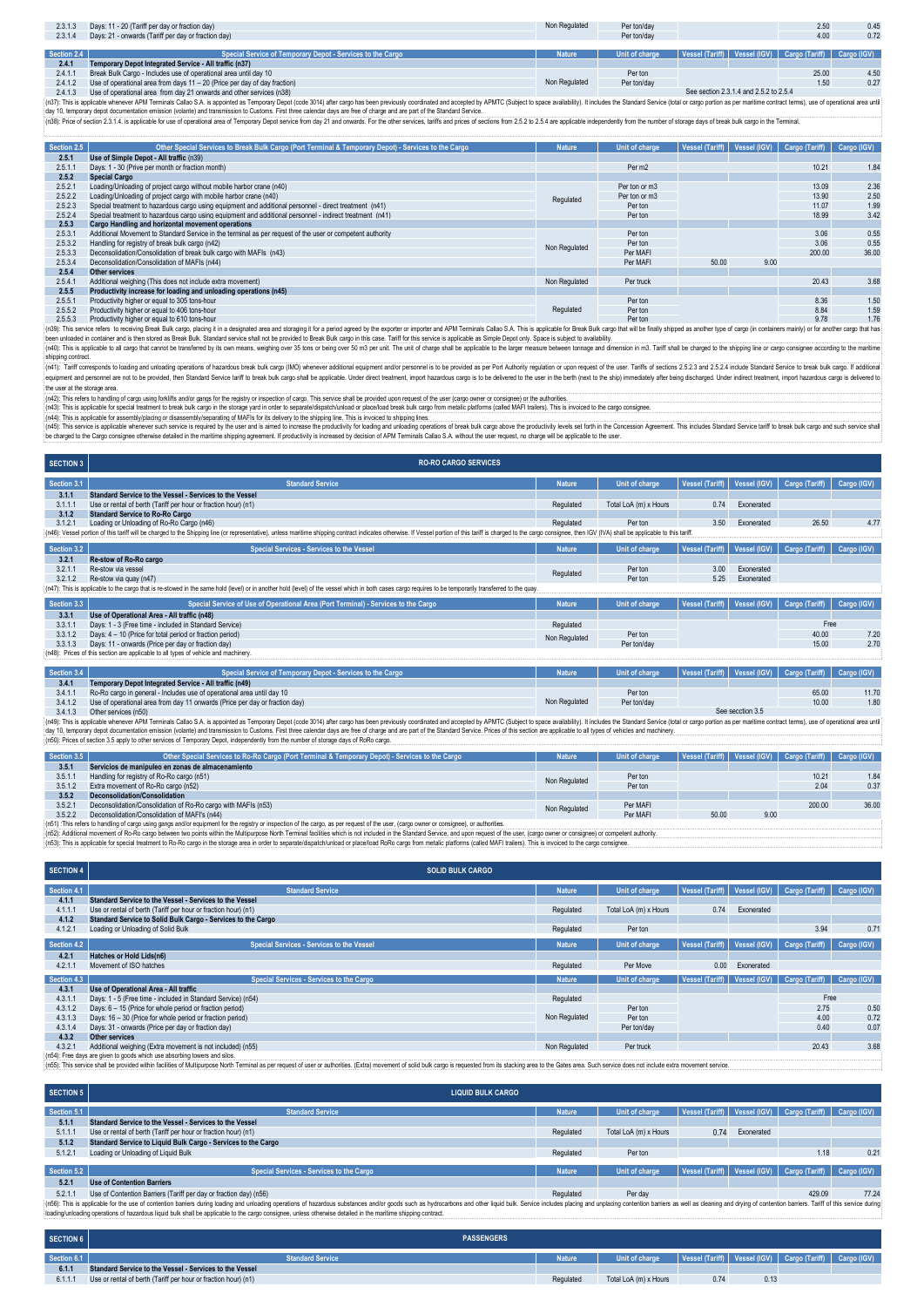|                                                   | SECTION 7   | OTHER COMMON SERVICES TO THE VESSEL (n58)                           |               |                |           |       |                                                               |  |
|---------------------------------------------------|-------------|---------------------------------------------------------------------|---------------|----------------|-----------|-------|---------------------------------------------------------------|--|
|                                                   | Section 7.1 | <b>Special Services - Services to the Vessel</b>                    | <b>Nature</b> | Unit of charge |           |       | Vessel (Tariff)   Vessel (IGV)   Cargo (Tariff)   Cargo (IGV) |  |
|                                                   | 7.1.1       | <b>Use of Contention Barriers</b>                                   |               |                |           |       |                                                               |  |
|                                                   | 7.1.1.1     | Use of Contention Barriers (Tariff per hour or fraction hour) (n59) | Regulated     | Per day        | 429.09    | 77.24 |                                                               |  |
|                                                   | 7.1.2       | Other services                                                      |               |                |           |       |                                                               |  |
|                                                   | 7.1.2.1     | Water supply                                                        | Non Regulated | Per ton        | 6.00      | 1.08  |                                                               |  |
|                                                   | 7.1.2.2     | Phone service                                                       | Non Regulated | Per activity   | Per quote |       |                                                               |  |
|                                                   | 7.1.2.3     | Unloading of solid waste (n60)                                      | Non Regulated | Per M3         | 80.00     | 14.40 |                                                               |  |
| (n58) Services applicable to all type of vessels. |             |                                                                     |               |                |           |       |                                                               |  |
|                                                   |             |                                                                     |               |                |           |       |                                                               |  |

59): This is applicable for the use of contention barriers during fuel supply operations to the vessel. Service includes placing and unplacing contention barriers as well as cleaning and drying service. Tariff for contenti (n60): This refers to unloading or receiving recoverable waste from vessels, such as: plastics, plastic or metal cords, wood, cardboard, paper, magazines, and any other of the same type. Minimum invoice shall be USD 80.00

| SECTION 8                                                                                                                                                                                                                      | <b>COMMERCIAL POLICIES (n61)</b> |  |  |  |
|--------------------------------------------------------------------------------------------------------------------------------------------------------------------------------------------------------------------------------|----------------------------------|--|--|--|
| :(n61): For further details on the scope and conditions of applicable discounts, offers and promotions, see Charter V of Tariffs Regulation and Commercial Policy of APM Terminals Callao S.A. published on website: www.apmte |                                  |  |  |  |

### **COMMERCIAL POLICIES**

**DISCOUNTS, OFFERS AND PROMOTIONS**

Discounts, offers and promotions are commonly accepted practices that answer to compensatory circumstances which shall be determined by APM TERMINALS CALLAO S.A. in compliance with the principle of non-discrimination, equa

## In this regard, APM TERMINALS CALLAO S.A. shall generally establish the following commercial practices of discounts, offers and promotions

*Discounts* Discounts shall be effective during the period established by APM TERMINALS CALLAO S.A. User shall consider the possibility that discounts may not be renewed.

*Promotions and/or temporary offers* APM TERMINALS CALLAO S.A. may temporarily provide, as part of its commercial policy, offers and/or promotions, as long as permanent equivalent conditions remain.

A in Luxter Constant of the Marketine, as pure in Commercial Policy, APM TERMINALS CALLAO S.A. shall publish on its website the effective term for temporary discounts, promotions and/or offers with details for the acknowle

APM TERMINALS CALLAO S.A. shall also publish termination date or modification of discounts, promotion and/or offers on its website on time.

CRITERIA POR THE APPLICATION OF DISCOUNTS, OFFERS AND PROMOTIONS<br>APM TERMINALS CALLAO S.A. shall provide discounts, offers and/or promotions to fees of current Tariffs and/or Prices applicable to the Vessel and/or the Carg

Cost-benefit evaluation<br>Market competitiveness<br>Promotion of more productivity.<br>Generation of more productivity.<br>Generation for more productivity.<br>In the case of Services provided to Vessels discounts, offers and/or promoti

In the event of Services provided to the Cargo, discounts, offers/or promotions shall be established according to cargo volume and other criteria that are applicabe by its nature.<br>Discounts, offers and/or promotions are ad